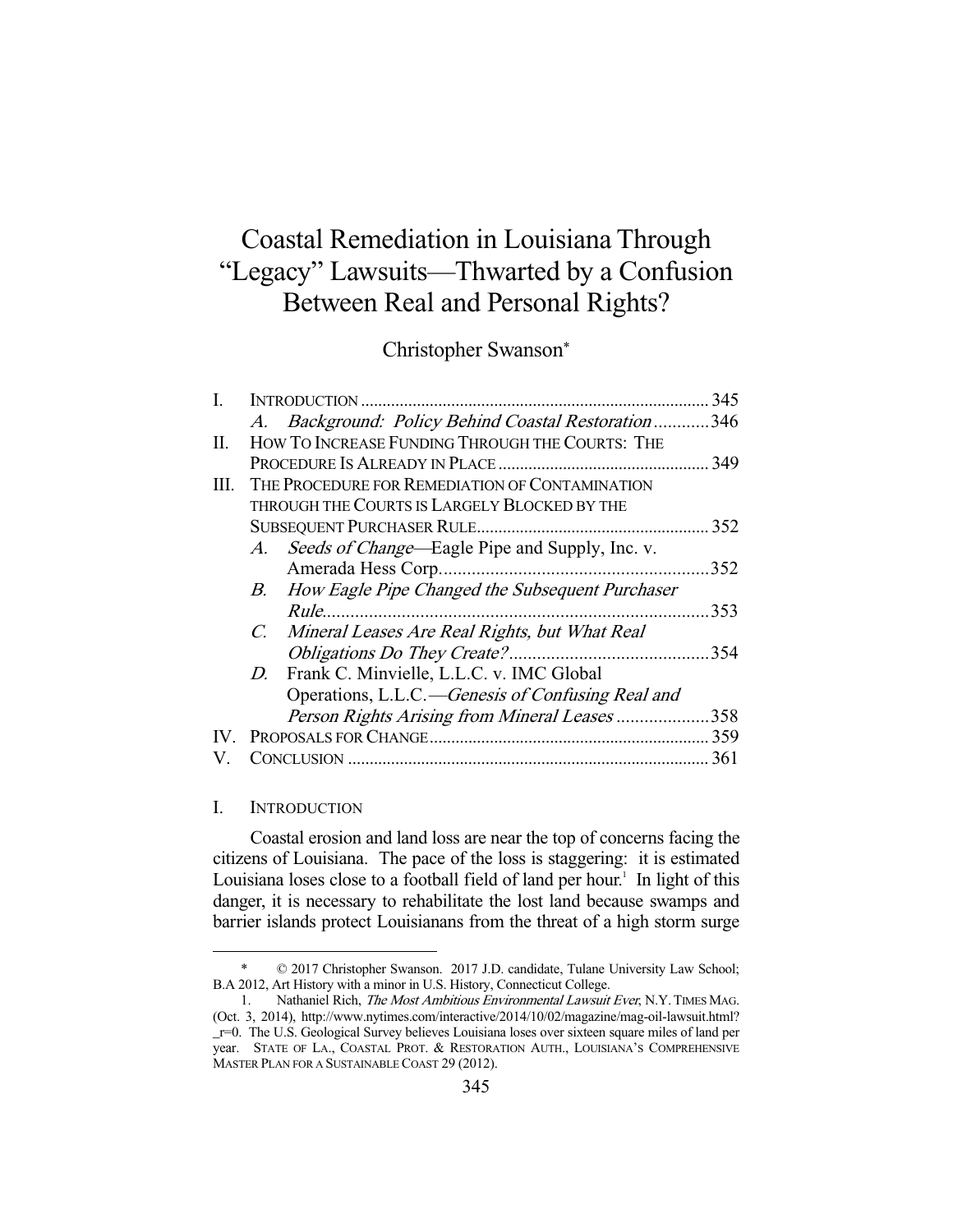following a hurricane or tropical storm.<sup>2</sup> Preserving the coast has value beyond protecting metropolitan areas. The marsh is also the habitat of many animals, it is the home of cherished communities, and it contains the infrastructure for Louisiana's robust oil and gas economy.<sup>3</sup> The cause of the land loss is multi-faceted: levee systems channel freshwater and sediment away from the marsh and deposit it in the Gulf of Mexico; sea level rise, hurricanes, pipelines, dredging for oil, and gas exploration all play a part.<sup>4</sup> One of the ways property owners can seek to have their land restored is through legacy litigation.<sup>5</sup> These suits seek to hold the oil and gas companies responsible for damages they have caused to the environment; the suits often start decades after the initial exploration and contamination.<sup>6</sup>

 This Comment is limited to legacy suits arising from mineral leases.<sup>7</sup> This Comment seeks to propose how legacy litigation can help fund Louisiana's plan to protect and restore its coast. First, it will show that a workable procedure already exists to ensure that damages from "legacy" suits will be used to remediate contaminated land. This procedure can be tweaked to make it apply in the context of erosion. Second, it will argue that the full power of legacy litigation is blocked by the Louisiana Supreme Court's extension of the subsequent purchaser rule to land with nonapparent damage at the time of purchase, and that appellate courts have confused real rights and obligations with personal rights and obligations with respect to mineral leases and apply the subsequent purchaser rule to this context as well.

## A. Background: Policy Behind Coastal Restoration

 After Hurricanes Katrina and Rita, the Louisiana Legislature passed Act 8 of the First Extraordinary Session of 2005 to create the Coastal Protection and Restoration Authority.<sup>8</sup> The unprecedented damage from the storms prompted the Legislature to think differently about land loss

<sup>2.</sup> STATE OF LA., COASTAL PROT. & RESTORATION AUTH., supra note 1, at 16.

 <sup>3.</sup> Id.

 <sup>4.</sup> Id. at 18.

 <sup>5. &</sup>quot;Legacy litigation" is a term used to describe a class of lawsuits for damages arising from past oil and gas exploration; the contamination from the drilling leaves "an unwanted 'legacy' in the form of actual or alleged contamination." Loulan Pitre, Jr., "Legacy Litigation" and Act 312 of 2006, TUL. ENVTL. L.J. 347, 348 (2007).

 <sup>6.</sup> See Loulan J. Pitre, Jr. & D'Ann R. Penner, Legacy Litigation—What Is Reasonable Behavior in the Oilfield?, 28 TUL. ENVTL. L.J. 333, 333-34 (2015).

 <sup>7.</sup> This Comment will not discuss claims arising from surface leases or mineral servitudes.

<sup>8.</sup> STATE OF LA., COASTAL PROT. & RESTORATION AUTH., supra note 1, at 24.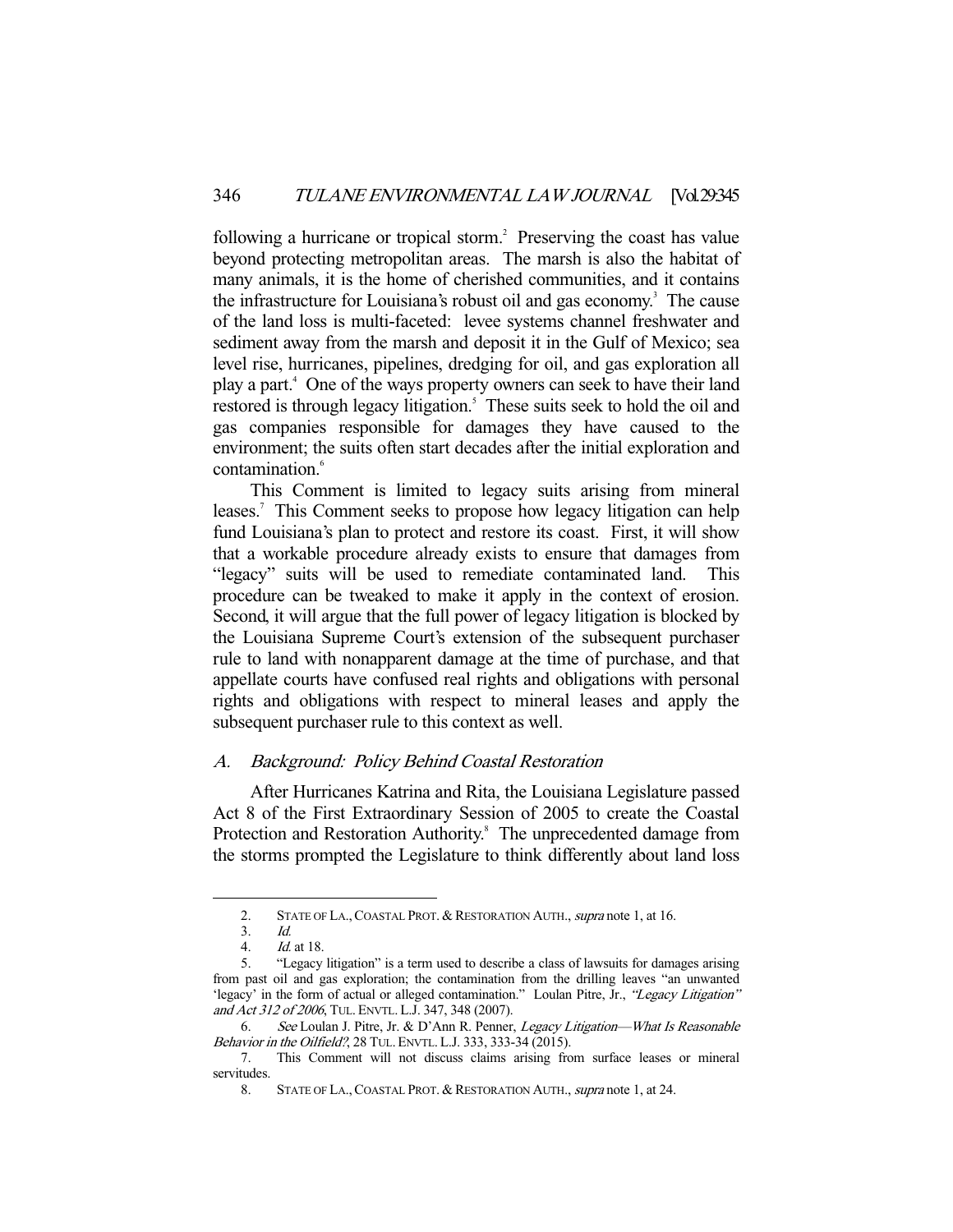and how to prevent it.<sup>9</sup> The Act tasked the Coastal Protection and Restoration Authority to create a plan for maintaining a safe and sustainable coast.<sup>10</sup> The Authority's mandate was not limited to addressing protection of wildlife habitats.<sup>11</sup> It was also tasked with protecting the coast's robust economy and its status as home to over two million Louisianans.<sup>12</sup>

 Part of the Coastal Protection and Restoration Authority's budget is allocated to study how restoration projects would affect coastal ecosystems.13 These ecosystems need to be preserved, in part because they create well-known navigation routes and house Louisiana's energy infrastructure.14 Navigation is not the only concern. The plan included models of ways to promote the habitats of various animals, including: alligators, shrimp, waterfowl, and crawfish.<sup>15</sup> The 2012 plan also provided for the potential needs of nature-based tourism: it measured the access individuals have to animals and their habitats.<sup>16</sup>

 The most ambitious part of the plan is slowing land loss. Protecting the coast is an essential aim, not just for Louisiana but the country as a whole, because Louisiana's coast provides "protection for infrastructure that supplies 90% of the nation's outer continental oil and gas, 20% of the nation's annual waterborne commerce, [and] 26% (by weight) of the continental U.S. commercial fisheries landings."<sup>17</sup> Since its inception in 2005, the Coastal Protection and Restoration Authority has built over thirty miles of barrier islands and over one hundred and fifty miles of levees, benefitting thousands of acres of land and its coastal habitat.<sup>18</sup>

 The Authority argues that inaction would lead to dire results. Absent aggressive action, the rate of land loss will accelerate over the next half century. Models show Louisiana could stand to lose anywhere from fifteen to fifty-one square miles of land each year.<sup>19</sup> If erosion

<sup>9.</sup>  $\frac{Id}{d}$ 

Id. This is consistent with the public policy stated in the Louisiana Constitution. The Constitution states that "[t]he natural resources of the state, including air and water, and the healthful, scenic, historic, and esthetic quality of the environment shall be protected, conserved, and replenished insofar as possible and consistent with the health, safety, and welfare of the people. The legislature shall enact laws to implement this policy." LA.CONST. art. 9 § 1.

<sup>11.</sup> See STATE OF LA., COASTAL PROT. & RESTORATION AUTH., supra note 1, at 20.

<sup>12.</sup>  $Id.$ <br>13.  $See$ 

<sup>13.</sup> *See id.* at 58.<br>14. *Id.* at 16.

*Id.* at 16.

 <sup>15.</sup> See id. at 59-60.

 <sup>16.</sup> Id. at 60.

<sup>17.</sup> *Id.* at 20.

 <sup>18.</sup> Id. at 25.

<sup>19.</sup> Id. at 29. The loss could total to 1750 square miles in fifty years. Id. But, factors contributing to land loss are variable and cannot be easily predicted. Id. at 82.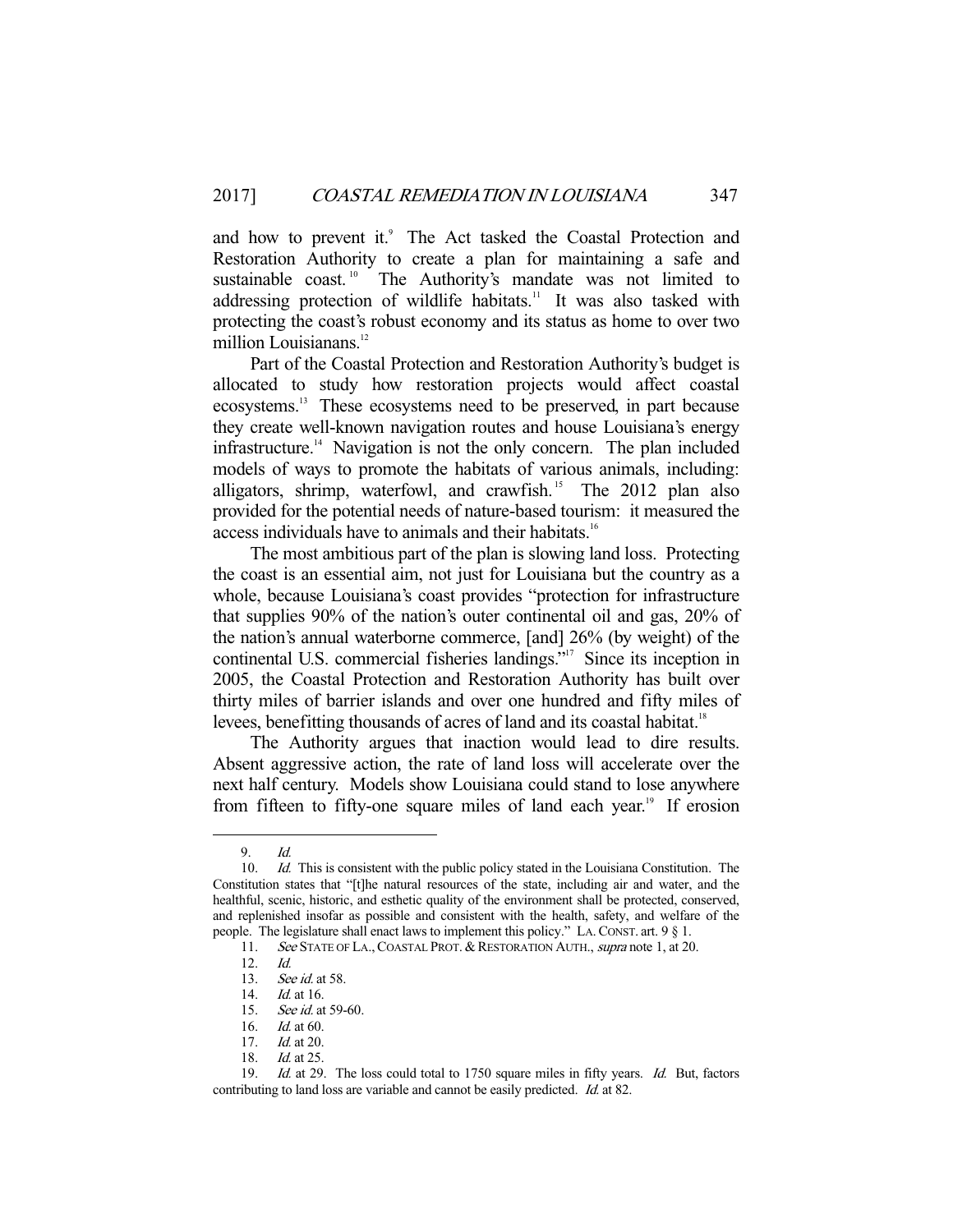occurs at this rate, cities like Houma, Morgan City and Lafitte will be at much higher risks of flooding during a major storm like a hurricane.<sup>20</sup> It would also be harmful to a variety of animal species. With the loss of marshland, animals that depend on freshwater, like alligator and waterfowl, will suffer a major decrease in population.<sup>21</sup>

 Because the project has such grand aspirations, funding was always going to be a major hurdle. The 2012 plan called for a budget of \$50 billion to build a coastal program over a fifty-year period.<sup>22</sup> The plan calls for spending \$26 billion during the first twenty years of the project.<sup>23</sup> The next twenty years requires a budget of \$15 billion and the final ten years requires  $\frac{1}{2}$  billion.<sup>24</sup> The state, however, only projects \$729 million in annual funding through  $2018<sup>25</sup>$ . This is well short of what is needed to carry out the plan, and this analysis does not factor in inflation. A recent study by the Tulane Institute on Water Resources Law and Policy found that the necessary budget for the master plan would be closer to \$92 billion.<sup>26</sup> The report finds that the Coastal Protection and Restoration Authority has secured about \$20 billion in funding for the fifty-year period, leaving the project underfunded by about \$71 billion.<sup>27</sup> All of the possible sources of funding are through the state or federal government, with the exception of the BP Deepwater Horizon settlement.<sup>28</sup> Louisiana will receive a one-time payment of about \$6.8 billion, but the settlement obviously does not address the total magnitude of the shortfall.<sup>29</sup>

 <sup>20.</sup> Id. at 87.

<sup>21.</sup> *Id.* at 88.

<sup>22.</sup> Id. at 36. Funding for this project will almost certainly be an issue. The Times-Picayune has reported that the state has fallen short of budgeted goals each year since the plan was adopted in 2007. Mark Schleifstein, Louisiana's 50-Year Coastal Master Plan Seen as \$71 Billion Short, TIMES-PICAYUNE (Nov. 6, 2015), http://www.nola.com/environment/index.ssf/ 2015/11/louisianas\_50-year\_coastal\_mas.html#incart\_m-rpt-2. The Coastal Protection and Restoration Authority listed a variety of potential sources for funds. Sources include: the Gulf of Mexico Energy Security Act, Energy and Water Act, Coastal Wetlands Planning Protection and Restoration Act, Deepwater Horizon Natural Resources Damage Assessment, Deepwater Horizon Clean Water Act Penalties, Carbon and Nutrient Credits, Future State Funding, and Louisiana's Coastal Protection and Restoration Fund. STATE OF LA., COASTAL PROT. & RESTORATION AUTH., supra note 1, at 93.

<sup>23.</sup> Jacob Batte, La. Coastal Plan \$71 Billion Short, Report Says, HOUMA TODAY (Nov. 7, 2015), http://www.houmatoday.com/article/20151107/ARTICLES/151109668?p=1&tc=pg.

<sup>24.</sup> MARK DAVIS, HARRY VORHOFF & DEAN BOYER, TULANE INST. ON WATER RES. & POLICY, FINANCING THE FUTURE: TURNING COASTAL RESTORATION AND PROTECTION PLANS INTO REALITIES: HOW MUCH IS CURRENTLY FUNDED? 4 (2015).

<sup>25.</sup> Batte, *supra* note 23.

<sup>26.</sup> DAVIS, VORHOFF & BOYER, supra note 24, at 19.

 <sup>27.</sup> Id.

<sup>28.</sup> See STATE OF LA., COASTAL PROT. & RESTORATION AUTH., supra note 1, at 95.

<sup>29.</sup> DAVIS, VORHOFF & BOYER, supra note 24, at 1.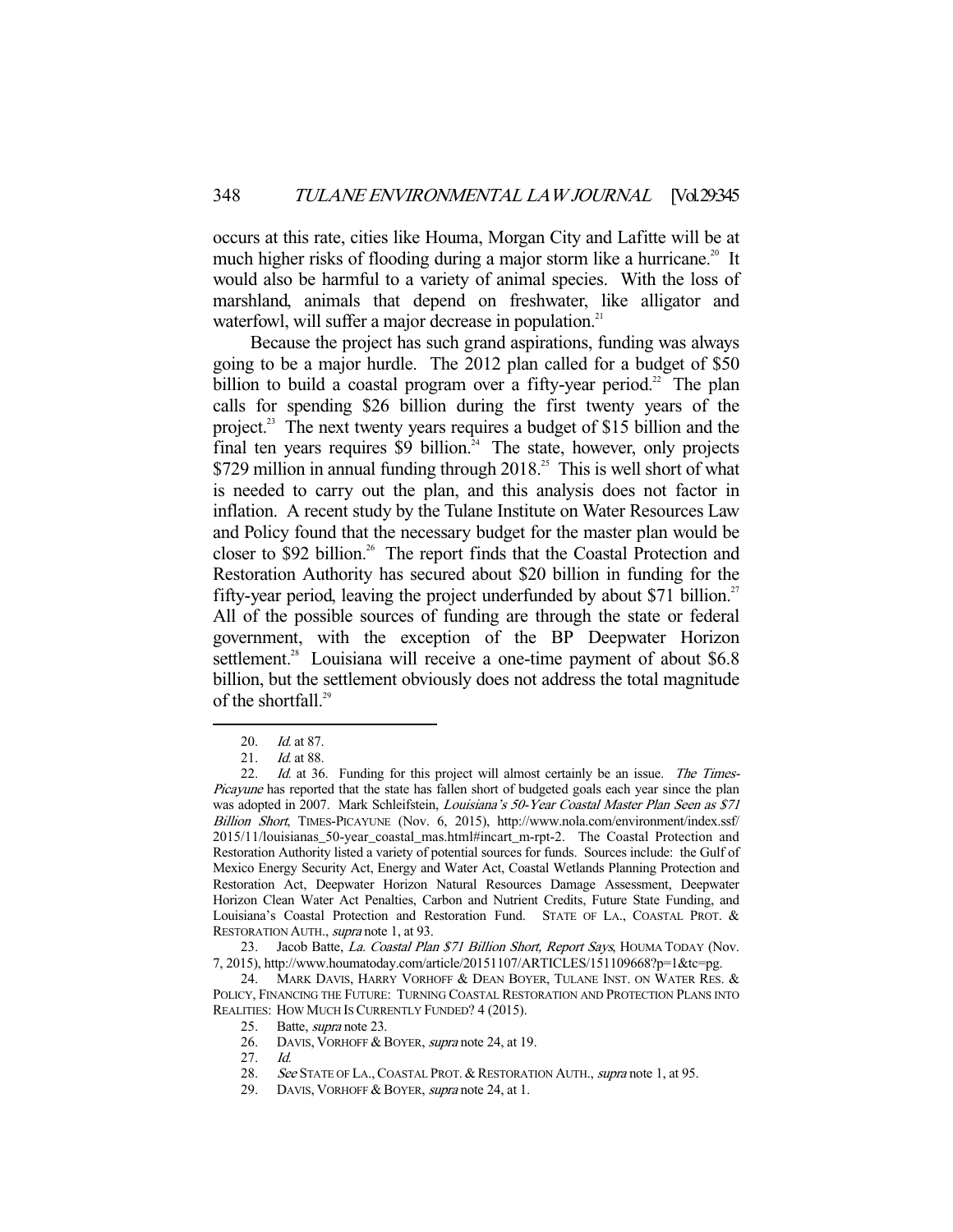#### II. HOW TO INCREASE FUNDING THROUGH THE COURTS: THE PROCEDURE IS ALREADY IN PLACE

 Before 2003, there was no requirement that damages from a "legacy" suit be used to remediate contaminated land.<sup>30</sup> In response, the Louisiana Legislature passed a series of laws that required awards in these suits be used to clean the contamination and remediate land loss arising from past oil and gas exploration.<sup>31</sup>

 These acts created a legal framework for the cleanup of contaminated land through the courts. In 2006, the Louisiana Legislature passed Act 312, which it requires that damages from oil and gas operations be used to remediate the land.<sup>32</sup> Act 312 was drafted in part as a response to *Corbello v. Iowa Production*.<sup>33</sup> In *Corbello*, landowners sued Shell Oil Company for unauthorized disposal of saltwater on their property in Calcasieu Parish under an expired surface lease.<sup>34</sup> Among other points, the Louisiana Supreme Court ruled that the lease contract is the law between the parties, and the obligation "to reasonably restore property need not be tethered to the market value of the property," in other words allowing damage for remediation of damage that exceed the value of the property itself.<sup>35</sup> In affirming the substantial award of damages, the court reviewed the Louisiana statutory scheme surrounding a landowner's right to seek damages from oil companies for land contamination to determine whether the landowner would be required to use the award to fix the property as opposed to simply pocketing it.<sup>36</sup> The court discerned "no indication as to whether the legislature contemplated the fact that private landowners may or may not use the money from the judgment to restore land, but it is clear that it did not implement a

 <sup>30.</sup> See infra notes 34-37 and accompanying text.

 <sup>31.</sup> Id. As discussed below, Act 312 as currently enacted does not apply to awards based on land loss. This Comment suggest that this law should be amended.

 <sup>32. 2006</sup> La. Acts 1472 (codified as amended at LA. STAT. ANN. § 30:29 (2016)). Damages under Act 312 are not capped at the amount necessary to implement a feasible plan. See State v. La. Land & Exploration Co., 12-0884, pp. 15-16 (La. 1/30/13); 110 So.3d 1038, 1049. The Louisiana State Supreme Court found that "[t]he procedure under the Act does not prohibit the award of remediation damages for more than the amount necessary to fund the statutorily mandated feasible plan, nor does the procedure described in the Act intrude into the manner in which remediation damages are determined." Id.

 <sup>33.</sup> Kaki J. Johnson, Comment, The Migration from the Rig to the Courthouse: Oil and Gas Legacy Litigation in Louisiana, 60 LOY. L. REV. 647, 658-59 (2014); see Corbello v. Iowa Prod., 02-0826, pp.16-17 (La. 2/25/03); 850 So. 2d 686, 699.

 <sup>34.</sup> Corbello, 02-0826 at p. 1; 850 So. 2d at 690-91.

 <sup>35.</sup> Id. at 6; 850 So. 2d at 693. In this case, the damages for breach of contract were 300 times greater than the value of the land. *Id.* at 4; 850 So. 2d at 692.

 <sup>36.</sup> Id. at 16-17; 850 So. 2d at 699.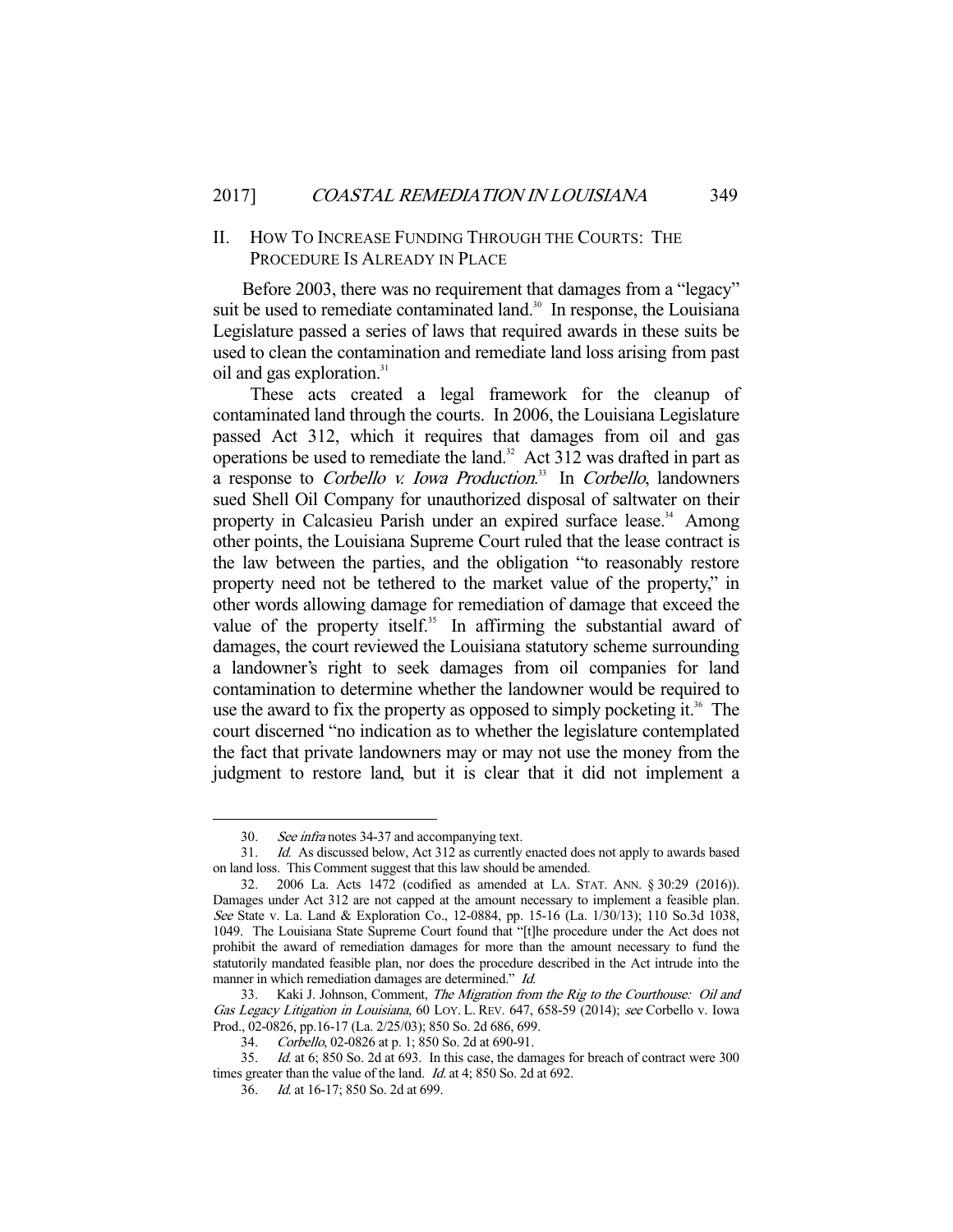procedure to ensure that landowners will in fact use the money to clean the property."<sup>37</sup>

The court's decision in *Corbello* invited the legislature to change the law.<sup>38</sup> Among the many changes Act 312 made, it required that remediation be performed according to a feasible plan.<sup>39</sup> Act 312 requires that when a party is found liable for environmental damage or admits guilt to environmental damage, it must submit a plan for remediation.<sup>40</sup> The Department of Natural Resources shall review the plan and open it to public comment.<sup>41</sup> A public hearing will be held within sixty days of the last plan or comment submitted to the department, and the department will issue a written statement describing the plan that it approves. $42$ 

 Act 312 was billed as a compromise that would speed up legacy litigation.<sup>43</sup> Supporters believed the procedure contemplated in the bill would limit lengthy and expensive litigation resulting in quicker

<sup>37.</sup> Id. The decision in Corbello was roundly criticized. It created "a perception that contaminated property was the equivalent of a winning lottery ticket for the landowner. The landowner could sue for, and potentially collect, damages greatly in excess of the uncontaminated value of the property and then have no legal obligation to spend that money to remediate the property." Pitre, *supra* note 6, at 348; see also Johnson, *supra* note 33, at 662-68 (explaining bills passed in response to Corbello).

 <sup>38.</sup> Pitre, supra note 6, at 348 (citing Corbello, 02-8026 at pp. 20-23; 850 So. 2d at 699- 701).

 <sup>39.</sup> See LA. STAT. ANN. § 30:29 C(2)(a) (2016); see also Johnson, supra note 33, at 659- 61. According to the statute, "'Feasible Plan' means the most reasonable plan which addresses environmental damage in conformity with the requirements of Article IX, Section 1 of the Constitution of Louisiana to protect the environment, public health, safety and welfare." LA. STAT. ANN. § 30:29 I(4) (2016).

 <sup>40.</sup> LA. STAT. ANN. § 30:29 (C)(1) (2016).

 <sup>41.</sup> Id.

<sup>42. § 30:29 (</sup>C)(2)(a).<br>43. Mark Ballard, *Hc* Mark Ballard, House OKs Legacy Lawsuit Legislation, ADVOCATE (May 15, 2014), http://theadvocate.com/home/9183574-125/house-oks-legacy-lawsuit-legislation. Some opponents to legacy lawsuits believe the litigious nature in Louisiana has led to a decline in oil and gas revenue in the state. Johnson, *supra* note 33, at 671-74. These opponents argue that the national rig count, excluding Louisiana, has increased by over 150%, while the number of rigs in Louisiana has decreased by around 30% in the same time period. Id. at 671-72. It is unlikely that legacy suits alone are responsible for the decline in drilling activity. In a Louisiana Oil and Gas Association suit filed to thwart a wetland damage suit filed by the Southeast Louisiana Flood Protection Authority-East against ninety-seven oil, gas, and pipeline companies, Gifford Briggs, the President of the Louisiana Oil and Gas Association, said in a deposition that he did "[not] know" of any oil and gas companies that left the state because of the threat of lawsuits. Mark Schleifstein, Judge Orders Oil and Gas Association President To Appear in Court Tuesday or Face Jail, TIMES-PICAYUNE (Feb. 25, 2014), http://www.nola.com/environment/index.ssf/2014/ 02/state\_judge\_throws\_out\_louisia.html. This admission suggests that factors other than legacy suits contribute to the decline of oil and gas revenue in Louisiana.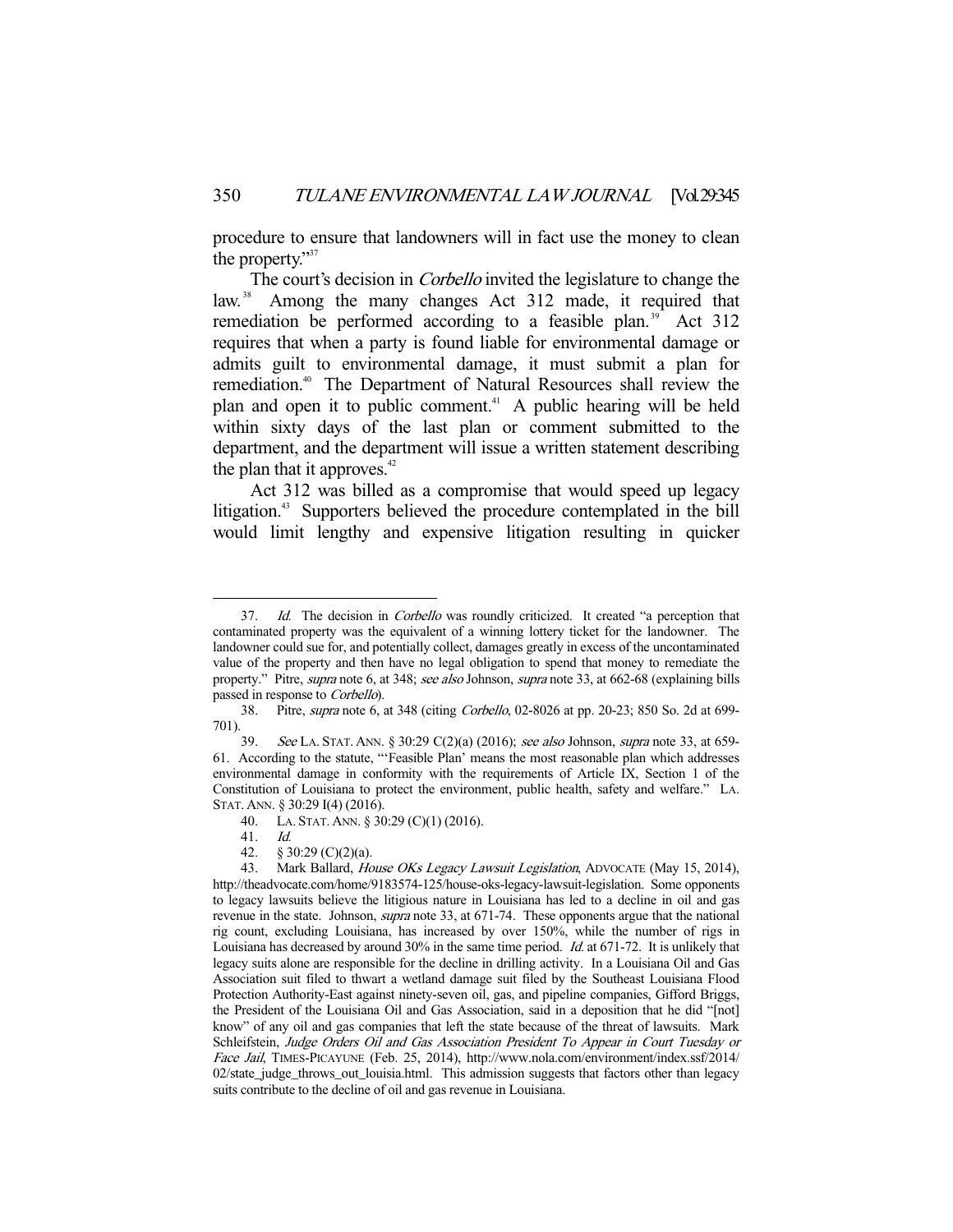environmental cleanup.<sup>44</sup> Critics noted that big oil heavily influenced the legislature, and that the bill increased the burden of proof on plaintiffs.<sup>45</sup>

 Act 312 is not a perfect piece of legislation. And Act 312 in its current form is limited to creating a feasible plan to clean up contaminated land.<sup>46</sup> It does not apply to remediating land lost through  $\alpha$ coastal erosion.<sup>47</sup> But even as enacted, it has applicability to the battle against erosion. The dredging of canals and drilling activities raise the saltwater content in the marsh and cause the marsh to weaken.<sup>48</sup> With a feasible plan that removes saltwater contamination from the marsh, affected marshland strengthens and the rate of erosion is reduced. It would be a relatively simple matter to amend this law to make it apply to awards in the coastal erosion context.

 The potential of the simplified Act 312 procedure has not resulted in significant improvement of the contamination statewide at this point. There is still significant backlog of legacy suits in Louisiana courts. As of 2014, there were about 360 pending suits, 137 relating to sites that had been declared contaminated by the state; most shockingly, only twelve of those sites have been cleaned to the standard required by the state.<sup>49</sup> The blame for the lack of efficiency of the lawsuits as a force to achieve remediation does not rest solely with the legislature or the attorneys. A significant percentage of legacy damages are on properties where the owner purchased damaged land without the knowledge that the land was contaminated by now-defunct oil and gas activity. Under current law, these owners run a very substantial risk of having their claims dismissed

-

48. STATE OF LA., COASTAL PROT. & RESTORATION AUTH., supra note 1, at 18.

<sup>44.</sup> Schleifstein, *supra* note 43.

<sup>45.</sup> David Hammer & Mike Perlstein, Tainted Legacy: Legislature's Fixes Create Obstacles to Oil and Gas Cleanup, WWL-TV (Dec. 14, 2014), http://www.wwltv.com/story/ news/2014/12/10/tainted-legacy-legislatures-fixes-create-obstacles-to-oil-and-gas-cleanup/17671  $639/$ .  $46$ .

<sup>46.</sup> See LA. STAT. ANN. § 30:29 I (1)-(3) (2006).<br>47. See id. In 2014, the State Legislature pa

See id. In 2014, the State Legislature passed a bill that required state or local governmental entities filing claims for contamination remediation to use the damages "for integrated coastal protection, including coastal restoration, hurricane protection, and improving the resiliency of the coastal area." Act of June 2, 2014, no. 544, 2014 La. Acts 544 (codified as amended at LA. STAT. ANN. § 49:214.36 (O)). Unlike Act 312, the damages can be used to remediate lost coastal land. This act has been subjected to a constitutional challenge. On October 31, 2014, Judge Clark of the 19th Judicial District Court in Baton Rouge declared the act unconstitutional. Toni Ellington, Act 544 Ruled Unconstitutional by Louisiana District Court, REMEDIATION LAW (Nov. 6, 2014), http://remediationlaw.blogspot.com/2014/11/act-544-ruledunconstitutional-by\_6.html.

<sup>49.</sup> Mike Perlstein & David Hammer, Plenty of Legacy Suits Come From 'Inside,' ADVERTISER (Jul. 16, 2014), http://www.theadvertiser.com/story/news/local/louisiana/2014/07/ 11/plenty-legacy-suits-come-inside/12557019/.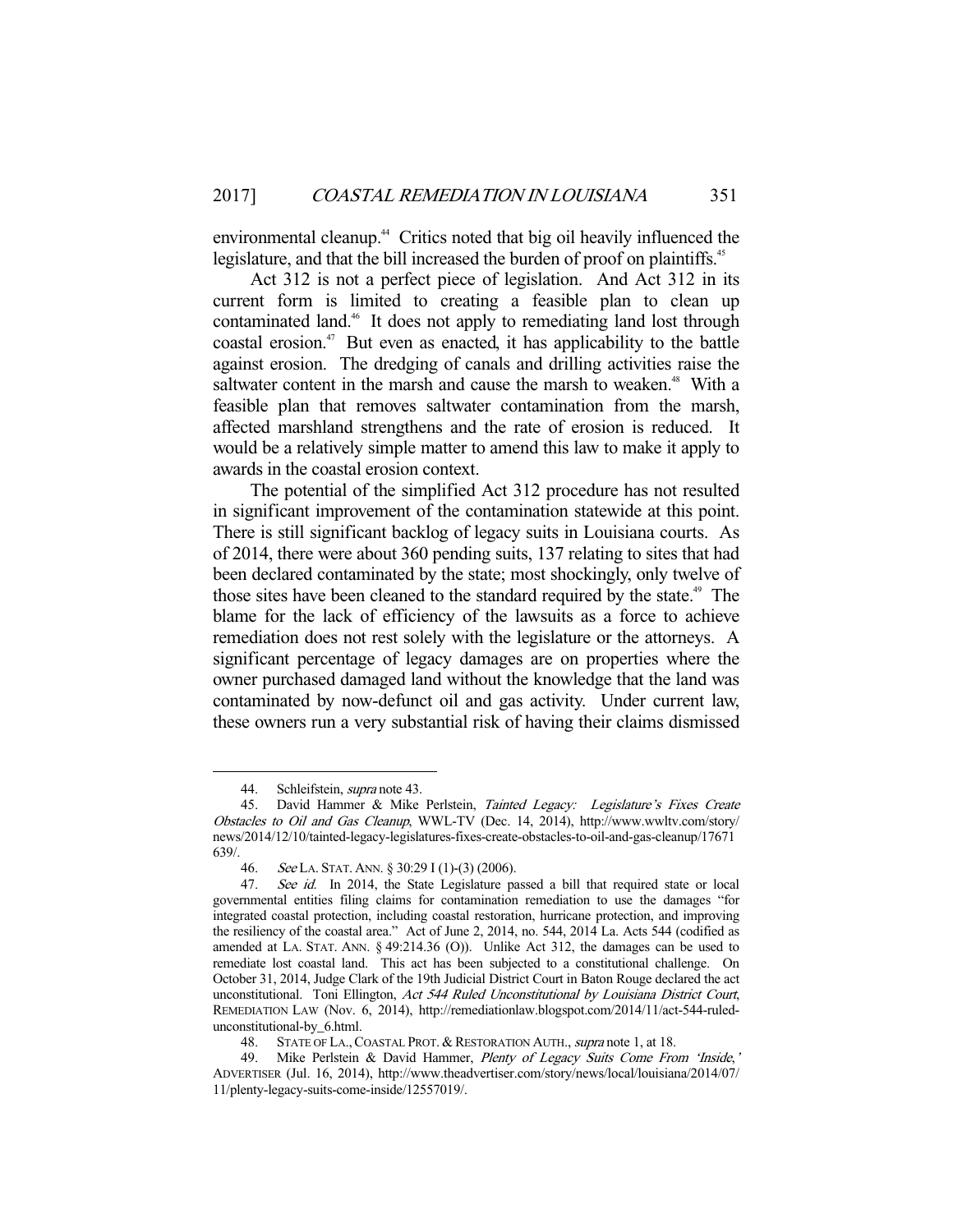under the subsequent purchaser rule if they choose to sue.<sup>50</sup> As will be discussed in detail below, Louisiana courts have generally misapplied the subsequent purchaser rule—sapping Act 312's effectiveness as an alternative means of remediating Louisiana's economically, culturally, and ecologically valuable coast.

- III. THE PROCEDURE FOR REMEDIATION OF CONTAMINATION THROUGH THE COURTS IS LARGELY BLOCKED BY THE SUBSEQUENT PURCHASER RULE
- A. Seeds of Change—Eagle Pipe and Supply, Inc. v. Amerada Hess Corp.

The subsequent purchaser rule is a jurisprudential rule which holds that an owner of property has no right or actual interest in recovering from a third party for damage which was inflicted on the property before his purchase, in the absence of an assignment or subrogation of the rights belonging to the owner of the property when the damage was inflicted.<sup>5</sup>

This jurisprudential rule has been used by Louisiana Courts since the mid-nineteenth century.<sup>52</sup> Historically, the rule was rooted in the assumption that overt damage to property was reflected in a reduction in the purchase price.<sup>53</sup> The rule's goal was to prevent the purchaser from obtaining a windfall by both receiving the benefit of a reduced purchase price and receiving a recovery in a suit for damages.<sup>54</sup>

The Louisiana Supreme Court, in *Eagle Pipe v. Amerada Hess*, found that the subsequent purchaser rule extends to property with nonapparent defects.<sup>55</sup> It reasoned that the rationale behind the rule exists whether damage is apparent or not.<sup>56</sup> The court explained that this is because the damage disturbs the seller's ability to dispose of the property in either case.<sup>57</sup> A seller of property with apparent damage must sell his property at a diminished value; a seller of property with non-apparent damage may face a suit for redhibition when the owner discovers the damage.<sup>58</sup>

<sup>50.</sup> See generally Eagle Pipe & Supply, Inc. v. Amerada Hess Corp., 10-2267, 10-2272, 10-2275, 10-2279, 10-2289 (La. 10/25/11); 79 So. 3d 246.

<sup>51.</sup> *Id.* at p. 8; 79 So. 3d at 256-57.

 <sup>52.</sup> See infra notes 64-67 and accompanying text.

<sup>53.</sup> See infra note 61 and accompanying text.

<sup>54.</sup> See infra notes 63-64 and accompanying text.

 <sup>55.</sup> Eagle Pipe, 10-2267, 10-2272, 10-2275, 10-2279, 10-2289 at p. 37; 79 So. 3d at 275.

 <sup>56.</sup> Id.

 <sup>57.</sup> Id.

 <sup>58.</sup> Id. at pp. 37-38; 79 So. 3d at 275 (citing LA. CIV. CODE ANN. art. 2531 (2015)). Article 2531 requires that a seller of property with a non-apparent defect is "bound to repair,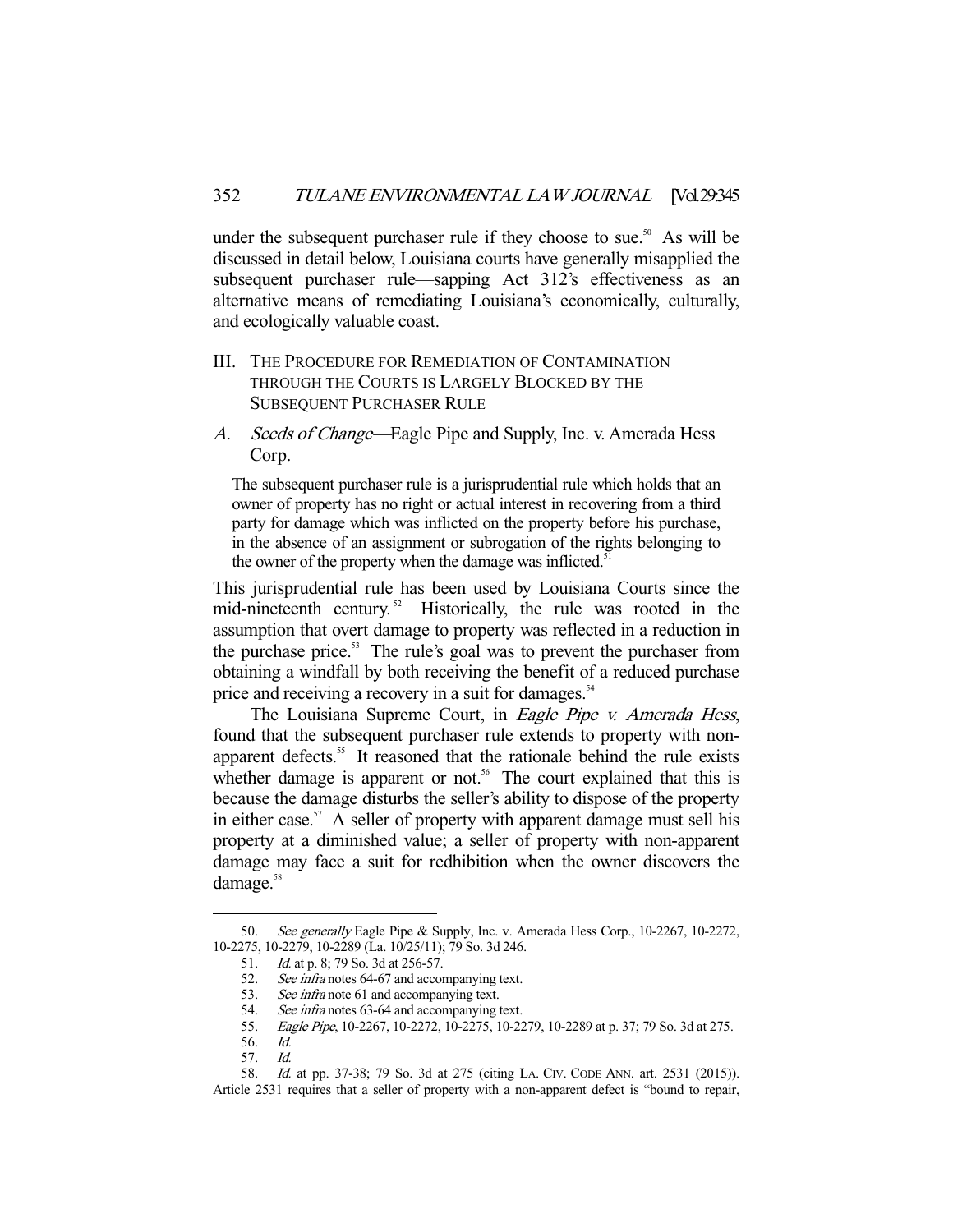It is important to note that the holding in *Eagle Pipe* was limited to surface leases.<sup>59</sup> A lease as defined by the Civil Code is a personal obligation.60 A lease does not give the lessee or the lessor any real rights, which bestow direct authority over the thing and are held against the world.<sup>61</sup> A lease merely allows the lessee to demand performance from the landlord and his universal successors. $62$  The court did not "express" [an] opinion as to the applicability of [the] holding to fact situations involving mineral leases or obligations arising out of the Mineral Code."<sup>63</sup>

#### B. How Eagle Pipe Changed the Subsequent Purchaser Rule

 Historically, the subsequent purchaser rule was a rule grounded in common sense and applied to situations where the damage to property was overt.<sup>64</sup> The idea behind the rule was that "a buyer is presumed to know the overt condition of the property and to take that condition into account in agreeing to the sales price."<sup>65</sup> The majority in *Eagle Pipe* suggested that its decision was not necessarily an ambitious extension of the rule, because it declined to decide "[w]hether this should be called an extension of the subsequent purchaser rule or simply the way in which the fundamental principles of property law operate."<sup>66</sup>

There is little question *Eagle Pipe* extended the subsequent purchaser rule to circumstances significantly different than originally

60. LA.CIV.CODE ANN. art. 2668 cmt. b (2015).

62. Id.

- 63. Eagle Pipe, 79 So.3d at 281, n.80.
- 
- 64. *Id.* at 286 (Weimer, J., dissenting).<br>65. Prados v. S. Cent. Bell Tel. Co.. 32 65. Prados v. S. Cent. Bell Tel. Co., 329 So. 2d 744, 751 (La. 1975).
- 66. Eagle Pipe, 79 So. 3d at 275.

remedy, or correct the defect. If he is unable or fails so to do, he is then bound to return the price to the buyer with interest from the time it was paid." LA.CIV.CODE ANN. art. 2531 (2015). On its face, it seems a nonapparent defect restricts the seller's rights of abusus. However, it is not much of a restriction at all, because the prescriptive period on a claim for redhibition ends one year from the date of delivery of the property to the purchaser. art. 2534 (2) (2015). In many instances, the purchaser does not discover contamination until years later. See Eagle Pipe, 10- 2267, 10-2272, 10-2275, 10-2279, 10-2289 at p. 3; 79 So. 3d at 253 (noting that the purchaser acquired the property two decades earlier); Boone v. Conoco Phillips Co., 13-1196, pp. 1-2 (La. App. 3 Cir. 5/7/14); 139 So. 3d 1047, 1050 (noting that the purchaser bought land in 2005 and filed suit in 2010); Duck v. Hunt Oil Co., 13-628, p. 1 (La. App. 3 Cir. 3/5/14); 134 So. 3d 114, 116, cert. denied, 2014-C-0703 (La. 6/13/14); 140 So. 3d 1189 (noting that the purchaser acquired the property in 2004 and discovered the contamination in 2010); Lejeune Bros., Inc. v. Goodrich Petroleum Co., 06-1557, p. 1 (La. App. 3 Cir. 11/28/07); 981 So. 2d 23, 25 (noting that the plaintiffs purchased property in September of 2000 and filed suit in August of 2003); Broussard v. Dow Chem. Co., 550 Fed. App'x. 241, 243 (5th Cir. 2013) (noting that the plaintiffs purchased land in 2009 and filed suit in 2011).

 <sup>59.</sup> See Eagle Pipe, 10-2267, 10-2272, 10-2275, 10-2279, 10-2289 at p. 48, n.80; 79 So. 3d at 281, n.80.

 <sup>61.</sup> See id.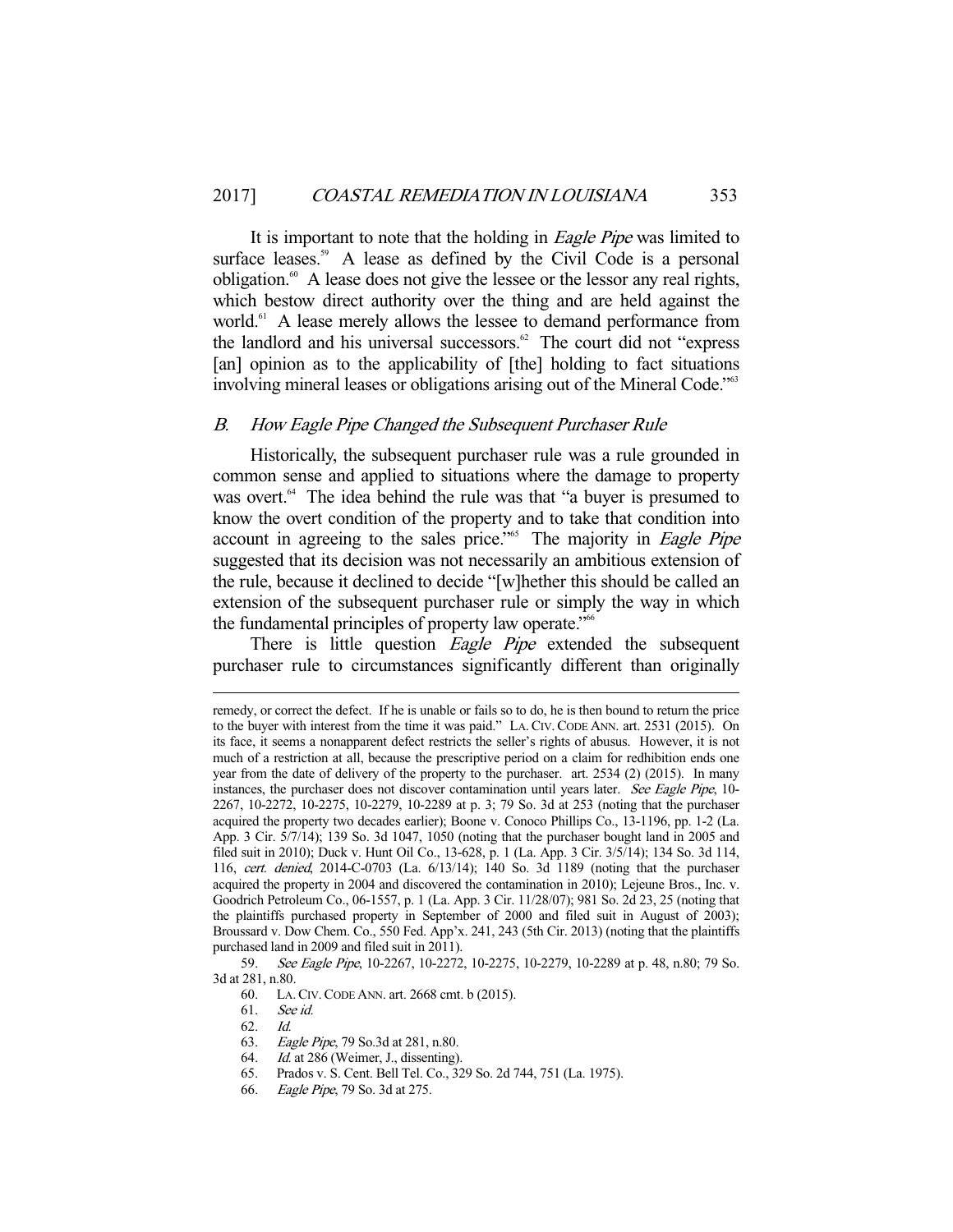contemplated. The subsequent purchaser rule—as it was first defined in *Clark v. J.L. Warner & Co.*—was designed to prevent a plaintiff from recovering for obvious damage to the property because it "caused the moderate price given" and should not "be a source of profit for the purchaser, who had a perfect knowledge of [its] existence when he purchased."<sup>67</sup>

 Whatever one might make of the extension of the rule to surface leases, this Comment argues that the rule should not preclude recovery for claims based on real rights. When real rights are not involved, a claim for damages is separate from the property, and the original owner is a creditor for the damage done.<sup>68</sup> But this is not true if the right effectively belongs to the property itself. In other words, a subsequent purchaser should be able to enforce obligations that relate to real rights if "[t]he original owner acquired the right as a servitude for the benefit of the estate and not his own benefit."<sup>69</sup>

### C. Mineral Leases Are Real Rights, but What Real Obligations Do They Create?

A real right is a right in a thing that can be held against the world.<sup>70</sup> A real right establishes a duty called a real obligation.<sup>71</sup> In situations like remediation of the land under a mineral lease, whether the obligation is real or merely a personal obligation is difficult to determine.<sup>72</sup> The classic example of a real right burdening anyone owning the property is a mortgage.<sup>73</sup> Servitudes also create real rights.<sup>74</sup> Because a mineral lease is, at least in part, a limited personal servitude, the real rights and obligations it creates are particularly difficult to determine.<sup>75</sup>

<sup>67.</sup> Clark v. J. L. Warner & Co., 6 La. Ann. 408, 409 (La. 1851); see, e.g., Taylor v. New Orleans Terminal Co., 126 La. 420 (La. 1910) (awarding damages from failure to maintain and construct drainage ditches); Gumbel v. New Orleans Terminal Co., 1 So. 2d 686 (La. 1941) (noting that the plaintiff was aware of damage caused by railroad construction); Marin v. Exxon Mobil Corp., 09-2368, 09-2371 (La. 10/19/10); 48 So. 3d 234 (explaining that the subsequent purchaser was aware that contamination prevented growth of sugarcane, but his claims were extinguished due to filing after the prescriptive period had passed).

 <sup>68.</sup> Taylor, 126 La. at 425.

 <sup>69.</sup> Id.

 <sup>70.</sup> LA.CIV.CODE ANN. art. 1763 cmt. b (2015).

 <sup>71.</sup> LA.CIV.CODE ANN. art. 1763 (2015).

 <sup>72. 5</sup> SAÚL LITVINOFF, LOUISIANA CIVIL LAW TREATISE, LAW OF OBLIGATIONS § 3:3 (2d ed. (1999)).

 <sup>73.</sup> LA.CIV.CODE ANN. art. 1764 cmt. e (2015).

<sup>74.</sup> See 5 LITVINOFF, *supra* note 72, at § 3:2.

 <sup>75.</sup> An obligation is personal when "performance can be demanded only by a certain person, . . . Likewise, when performance can be demanded only from a certain person and not from his successors, the obligation is strictly personal as to that person." 5 LITVINOFF, supra note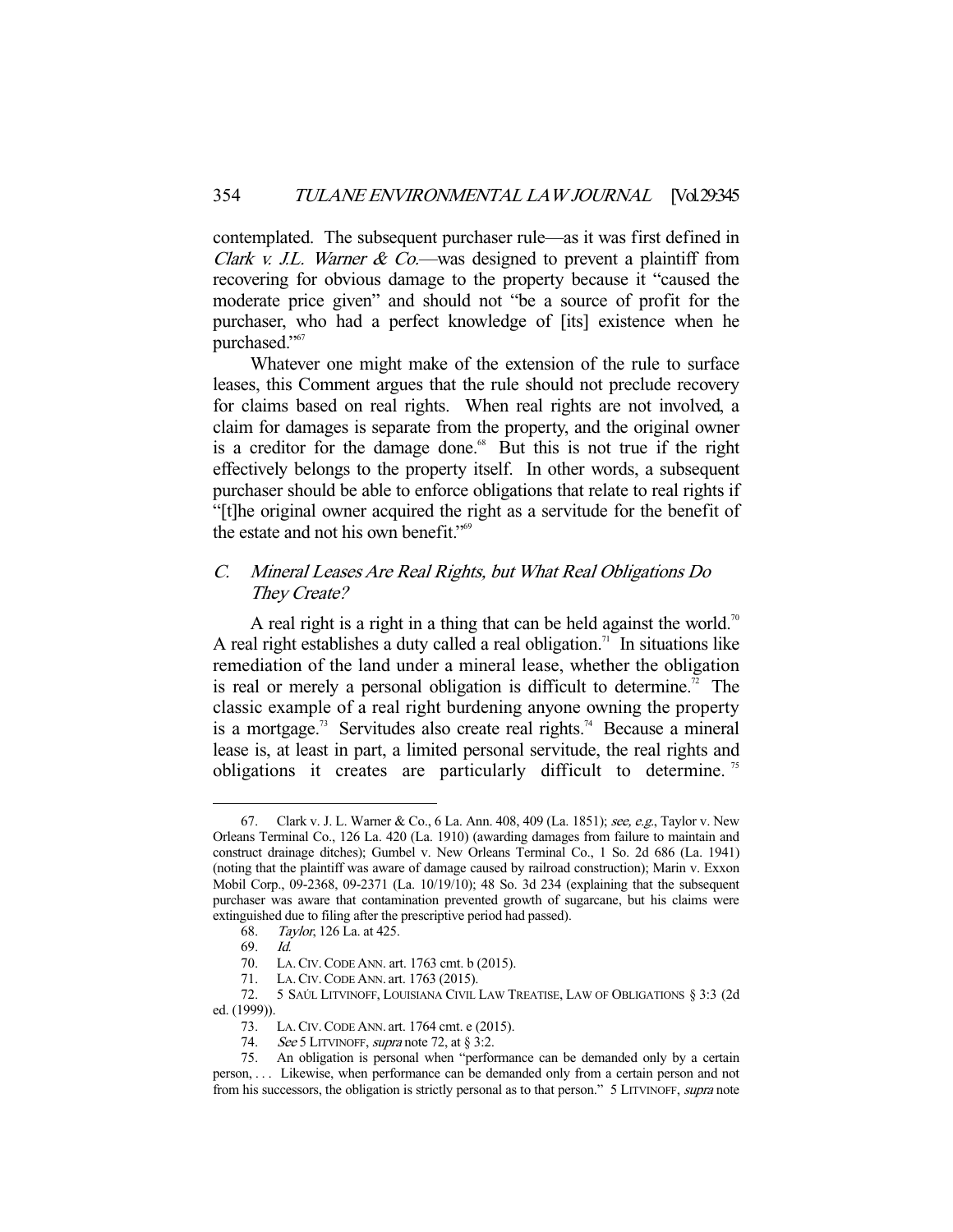Determining the real rights and obligations established by mineral servitudes is of particular importance because whatever those rights are, they are automatically transferred to the universal or particular successor without a provision to that effect.<sup>76</sup> Real rights transfer without stipulation because the obligation attaches to the movable or immovable thing.<sup>77</sup> Courts have been confused about whether a mineral lease creates a real obligation to remediate the land, because claims for damages are traditionally a personal right.<sup>78</sup>

 The plain language of the Louisiana Mineral Code leaves some doubt as to the proper classification of a mineral lease, but the better reading is that the rights are real, not personal. The Mineral Code defines a mineral lease as "a contract by which the lessee is granted the right to explore for and produce minerals."<sup>79</sup> The language suggests a mineral lease is similar to an ordinary lease under the Civil Code. Under this interpretation, *Eagle Pipe's* rule would extend to mineral leases, and the right to sue for damages would have to be specifically assigned to a particular successor or it would not transfer. Article 16 of the Mineral Code, however, states that mineral rights are "the mineral servitude, the mineral royalty, and the mineral lease.... Mineral rights are real rights."80 Finally, the comments to the Mineral Code indicate that Article 114 should be interpreted "in conjunction with Article 16, providing that the mineral lease falls within the generic term 'mineral right' . . . . Thus, the running controversy between the courts and the legislature as to the nature of a mineral lease is laid to rest by classification of the interest as a real right."<sup>81</sup>

 The question of whether a mineral lease grants real rights against the world may be relatively clear, but the question of what real rights are created by the mineral lease is a separate matter. Because of the status of a mineral lease as a limited personal servitude, there is ambiguity over

<sup>72,</sup> at § 4:11. In many senses, this confusion is caused by the nature of limited personal servitudes, because they establish both real rights and personal rights. See infra note 83-84 and accompanying text. The distinction between real and personal rights is further blurred when the performance relates to an immovable thing. See 5 LITVINOFF, supra note 72, at § 3:3.

 <sup>76.</sup> See LA. CIV. CODE ANN. art. 1764 (2015); see also 5 LITVINOFF, supra note 72, at § 3:11.

<sup>77. 5</sup> LITVINOFF, *supra* note 72, at  $\S 3:11$ .<br>78. A lease, as defined by the Civil Code

 <sup>78.</sup> A lease, as defined by the Civil Code is "a synallagmatic contract by which one party, the lessor, binds himself to give to the other party, the lessee, the use and enjoyment of a thing for a term in exchange for a rent that the lessee binds himself to pay." art. 2668 (2015). Therefore, a lease can only be enforced against the lessor and his heirs. LA.CIV.CODE ANN. art. 2668 cmt. b; see also, infra note 97-109 and accompanying text.

 <sup>79.</sup> LA. STAT. ANN. § 31:114 (2016).

 <sup>80. § 31:16.</sup> 

 <sup>81. § 31:114</sup> cmt.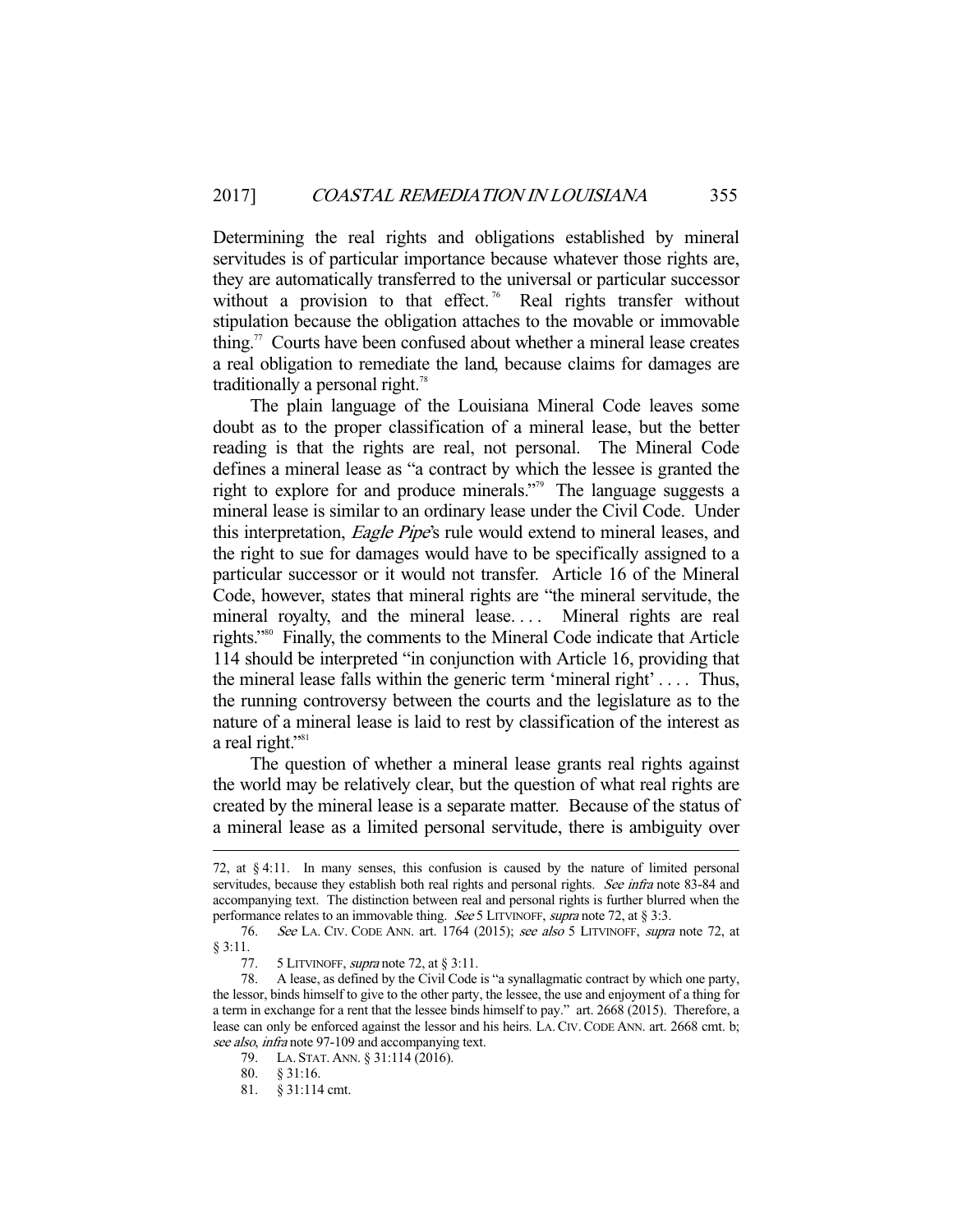what real obligations it creates. $82$  It is true that mineral leases establish personal obligations that are not binding on the subsequent purchaser.<sup>83</sup> But the comment to the Mineral Code states that "the lease has the major characteristics of a real right: the mineral lessee may follow the land, regardless of transfer of ownership; the mineral lessee may assert his rights against the world just as the proprietor of any other real right; he may enjoy directly and draw from the land a part of its economic advantages by appropriating a wasting asset."84 While the Mineral Code establishes many real rights and obligations relating to the lessee, it is mostly void of obligations and rights for the lessor.<sup>85</sup>

 Looking at the language of Article 114, it is arguable that the only real right created by a mineral lease is the right of the lessee to drill for minerals.<sup>86</sup> The lessee's obligation to "perform the contract in good faith and to develop and operate the property as a reasonably prudent operator for the mutual benefit of himself and his lessor" may not be a real right $s<sup>7</sup>$ because it may be for the benefit of the lessor and not the land. Even if a court holds that the obligation to act as a prudent operator is a personal obligation that does not extend to the subsequent purchaser,<sup>88</sup> the lessee may still have some real duties. Because a mineral lease is a limited personal servitude, the lease may be interpreted according to the rules of usufruct or predial servitudes "to the extent that their application is compatible with the rules governing a right of use servitude."<sup>89</sup> A mineral lease may be closer to a usufruct because the beneficiary of the mineral

<sup>82.</sup> See 3 A.N. YIANNOPOULOS, LOUISIANA CIVIL LAW TREATISE, PERSONAL SERVITUDES § 8:2 (5th ed. 2010). A limited personal servitude is

an intermediary category between personal and predial servitudes. Like usufruct and habitation, they are charges on things in favor of a person rather than an estate; like predial servitudes, they are necessarily charges on an immovable belonging to another person and are confined to certain advantages of use or enjoyment. Thus, they are both "personal" and "limited."

LA.CIV.CODE ANN. art. 639 cmt. c (2015).

 <sup>83.</sup> See LA. STAT. ANN. § 31:16 cmt (2016).

<sup>84. § 31:16</sup> cmt. (citing 1 A.N. YIANNOPOULOS, CIVIL LAW OF PROPERTY 6 (1966)).

<sup>85.</sup> See id. (citing 1 A.N. YIANNOPOULOS, CIVIL LAW OF PROPERTY 6 (1966)).<br>86.  $\,$  8 31:114.

 <sup>86. § 31:114.</sup> 

 <sup>87. § 31:122.</sup> 

 <sup>88.</sup> An obligation is personal when "its performance can be enforced only by the obligee, or only against the obligor." LA.CIV.CODE ANN. art. 1766 (2015). Consequently, "[a] particular successor, that is, one who acquires a thing by particular title, is not bound by the personal obligations of his author with respect to the thing." LA.CIV.CODE ANN. art. 1763 cmt. d.

 <sup>89.</sup> LA. CIV. CODE ANN. art. 645. The Mineral Code invites the courts to apply compatible law: "If this Code does not expressly or impliedly provide for a particular situation, the Civil Code or other laws are applicable." LA. STAT. ANN. § 31:2 (2015).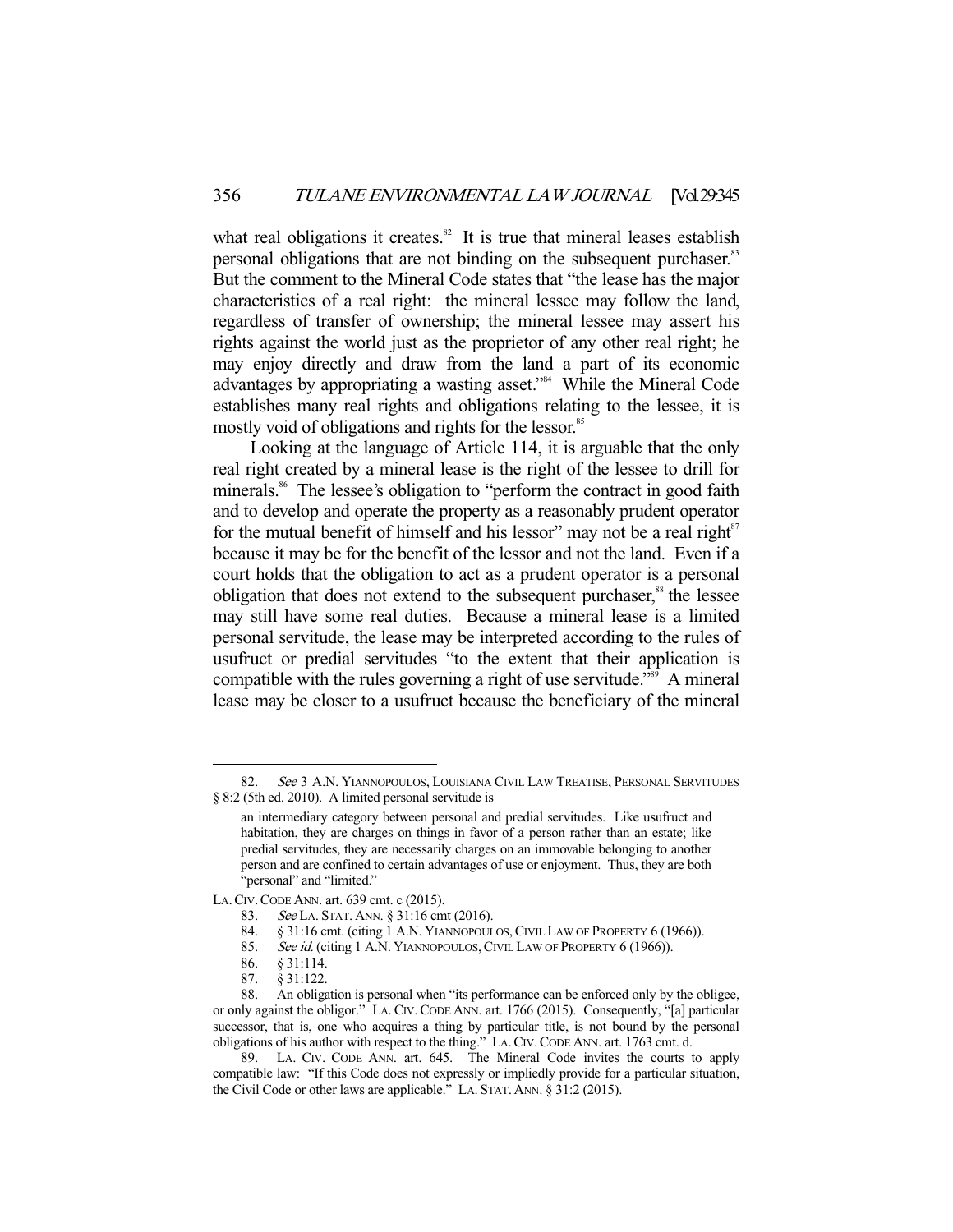lease is a person, not an estate.<sup>90</sup> In other words, the usufruct articles might provide another avenue of recovery to the current owner-lessor.

 At the termination of the usufruct, the usufructuary has a set of obligations to the naked owner. $91$  Here, the mineral lessor would be the burdened party because he must refrain from interfering with the lessee's possession of the land.<sup>92</sup> The usufructuary is bound to use the land "as a prudent administrator and to deliver them to the naked owner at the termination of the usufruct."<sup>93</sup> The benefitting party would be the lessee because he contracts for the right to possess the land and explore for minerals. If the property is damaged or has deteriorated by the fault of the benefitting party, the current owner of the land "is entitled to the value the property otherwise would have had at the termination of the usufruct."<sup>94</sup> The recovery to a potential plaintiff lessor would not include the natural deterioration of the land.<sup>95</sup> This might not be the only remedy a plaintiff could receive, because a usufructuary is also "answerable for losses resulting from his fraud, default, or neglect."<sup>96</sup>

 The application of compatible usufructuary law in the mineral lease context would be particularly attractive for plaintiffs for other reasons. A real action to enforce a real right is almost imprescriptible.<sup>97</sup> In Louisiana, a suit for the recovery of a corporeal immovable cannot prescribe.<sup>98</sup> Because the mineral lease holder is analogous to a usufructuary, he is a precarious possessor of the land.<sup>99</sup> This allows the lessor to make a claim for restoration of the land after a lapse of thirty years of the termination

 <sup>90.</sup> Usufruct is defined as a "real right of limited duration on the property of another." LA. CIV. CODE ANN. art. 535 (2015). The usufruct and mineral lease are similar, because the burdened party is bound not to disrupt the benefitting party's possession of the land. Compare LA. CIV. CODE ANN. art. 605 ("The naked owner must not interfere with the rights of the usufructuary."), with LA. STAT. ANN. § 31:119 (2015) ("A mineral lessor is bound to deliver the premises that he has leased for use by the lessee, to refrain from disturbing the lessee's possession, and to preform the contract in good faith.").

 <sup>91.</sup> The naked owner is the party whose property is burdened by the usufruct. The usufructuary is the beneficiary of the usufruct. Like a mineral lease, the usufructuary has the right "to possess [the thing] and to derive the utility, profits, and advantages that [it] may produce, under the obligation of preserving their substance." LA.CIV.CODE ANN. art. 539 (2015).

<sup>92.</sup> See supra note 91 and accompanying text.

<sup>93.</sup> LA. CIV. CODE ANN. art. 539.

<sup>94.</sup> LA. CIV. CODE ANN. art. 628.<br>95. See LA. CIV. CODE ANN. art.

See LA. CIV. CODE ANN. art. 628 cmt.d; LA. CIV. CODE ANN. arts. 537, 539.

 <sup>96.</sup> LA.CIV.CODE ANN. art. 576.

<sup>97. 3</sup> YIANNOPOULOS, *supra* note 82, § 6:27. The prescriptive period for delictual actions is one year from the day the injury took place. art. 3492 (2015). The prescriptive period for damage to immovable property is one year "from the day the owner of the immovable acquired, or should have acquired, knowledge of the damage. LA.CIV.CODE ANN. art. 3493. For all other personal actions, the prescriptive period is ten years. LA.CIV.CODE ANN. art. 3499.

<sup>98. 3</sup> YIANNOPOULOS, *supra* note 82, § 6:27.

 <sup>99.</sup> Id.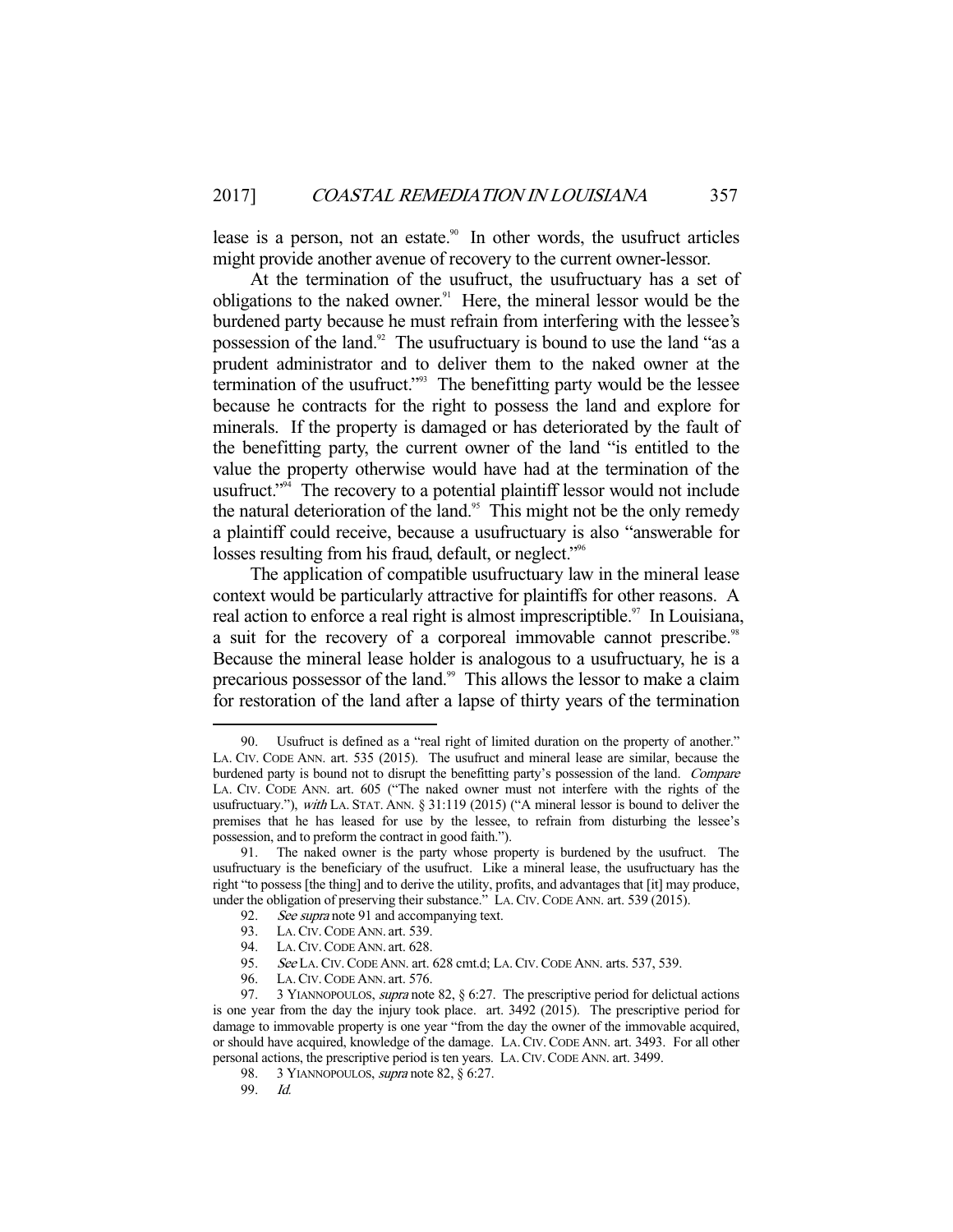of the lease.100 For plaintiffs who have damage that may go undiscovered for years, this is a significant advantage over ordinary prescriptive periods.<sup>101</sup>

# D. Frank C. Minvielle, L.L.C. v. IMC Global Operations, L.L.C.— Genesis of Confusing Real and Person Rights Arising from Mineral Leases

 Another barrier for plaintiffs in "legacy" litigation is the confusion in the courts of which is the dominant and servient estate in the context of mineral leases. This has allowed appellate courts to conclude that a mineral lease establishes a personal right to remediation of the land like the surface lease-holders in *Eagle Pipe*. This holding has led courts to apply the subsequent purchaser rule to mineral leases—seemingly against the actual holding in *Eagle Pipe* because courts are applying the subsequent purchaser rule to cases arising from mineral leases and servitudes.<sup>102</sup> The majority in *Eagle Pipe* stated that its decision did not address whether the subsequent purchaser rule was applicable to obligations arising under the Mineral Code.<sup>103</sup>

The factual circumstances of Frank C. Minvielle, L.L.C. v. IMC Global Operations, L.L.C. are not unlike many cases involving subsequent purchasers and contamination from past mineral leases. The plaintiff, Minvielle, purchased a tract of land in Iberia Parish, Louisiana, in 1998 via cash sale.<sup>104</sup> Minvielle's predecessor in title entered into a mineral lease in 1961.<sup>105</sup> The plaintiff submitted an affidavit, which claimed that the plaintiff did not have reason to suspect contamination of his property from the defunct mineral lease until 2003, after a geologist filed a report regarding the probable contamination of the property.<sup>106</sup>

 The importance of this case for the purposes of remediating oil and gas contamination is not in the facts, but in the rationale employed by the court. The court in *Minvielle* confuses the dominant and servient estate.<sup>107</sup> The court states that "a personal servitude, is a real right, it is

 <sup>100.</sup> See id.

<sup>101.</sup> See supra note 58 and accompanying text.

<sup>102.</sup> See supra notes 59-63 and accompanying text.

 <sup>103.</sup> Eagle Pipe & Supply, Inc. v. Amerada Hess Corp., 10-2267, 10-2272, 10-2275, 10- 2279, 10-2289, p. 48, n.80 (La. 10/25/11); 79 So. 3d 246, 281, n.80.

 <sup>104.</sup> Frank C. Minvielle, L.L.C. v IMC Glob. Operations, L.L.C., 380 F. Supp. 2d 775, 758-59 (W.D. La. 2004).

 <sup>105.</sup> Id. at 758.

 <sup>106.</sup> Id. at 763.

 <sup>107.</sup> The court is correct that a mineral servitude is a limited personal servitude and establishes a real right for the mineral leaseholder to drill for oil and gas regardless of whether the land is sold by the owner. See id. at 774-75.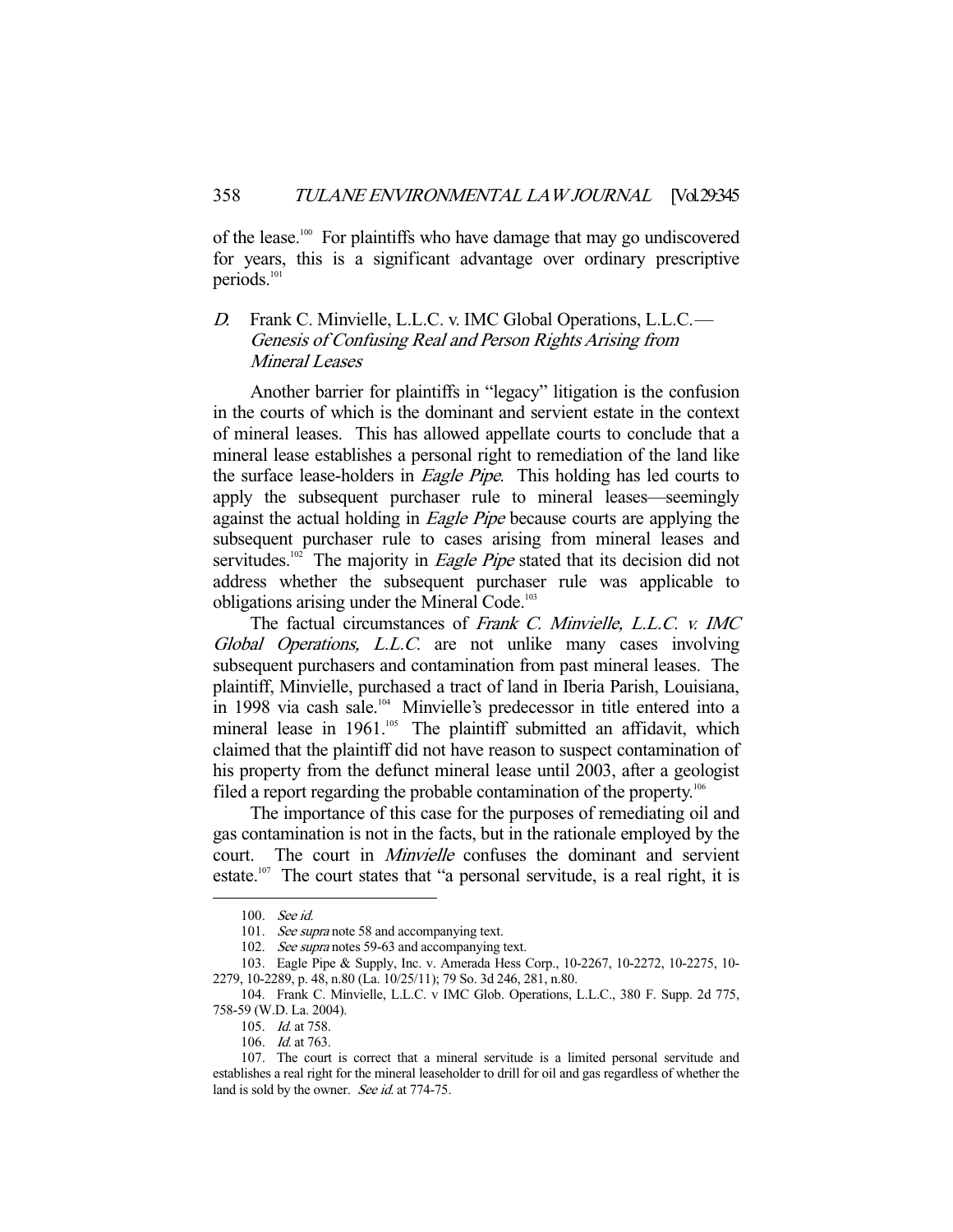one granted in favor of a person rather than an estate, and therefore it does not pass with the property upon sale of the property.... [T]he mineral lease gives real rights to the lessee, but the Mineral Code is void of any indication that it creates real rights in the favor of the lessor."108 The court goes on to assert that the Mineral Code "designates the right as a real one in order to protect the mineral lessee from losing his rights if the land is sold during the existence of the lease."109 This analysis ignores that the mineral code should be read in tandem with the Civil Code.<sup>110</sup> Because mineral leases are analogous to usufructs, a sale of the servient estate, the lessor's interest, should mean that the new owner has the right to require delivery of the thing back to the naked owner in the state that it existed in at the establishment of the lease, minus ordinary wear and tear.<sup>111</sup> The analysis from *Minvielle* that lessors lack real rights has been mostly adopted in Louisiana appellate jurisprudence.<sup>112</sup> This view leaves the current landowner with no method of recovery and enriches the oil and gas industry by providing a loophole to avoid paying damages for the harm they plainly caused.

#### IV. PROPOSALS FOR CHANGE

-

 Because of the confusion surrounding the application of the subsequent purchaser rule, there has been a call for legislative change. In 2012, a bill was proposed to the Louisiana House of Representatives to overrule *Eagle Pipe*.<sup>113</sup> The bill proposed "the current owner of any

 <sup>108.</sup> Id. at 775 (citing Sustainable Forests, L.L.C. v. Harrison, 03-37,152, p. 2 (La. App. 2 Cir. 5/22/03); 846 So. 2d 1283, 1284). The Minvielle court ignores the main holding in Sustainable Forests: in a right of use there is no dominate estate; therefore, he has a personal right to the enjoyment of the property, not a real right in the property. See Sustainable Forests, 03-37,152, at p. 4; 846 So. 2d at 1285. But, there still remains a servient estate—that is why a rights of use or a limited personal servitude holds some real right and some personal rights. The benefitting party only has the right to use the property for his enjoyment. LA. CIV. CODE ANN. 639 cmt. c (2015). But, they are charges on a piece of immovable property, so the lessor is the burdened party in a mineral lease.

 <sup>109.</sup> Minvielle, 380 F. Supp. 2d at 775.

<sup>110.</sup> See supra note 90 and accompanying text.

<sup>111.</sup> See LA. CIV. CODE ANN. arts. 539, 628 (2015); see also supra notes 92-97 and accompanying text.

 <sup>112.</sup> See, e.g., Glob. Mkts. Sols., LLC v. Blue Mill Farms, Inc., 13-2132 (La. App. 1 Cir. 9/19/14); 153 So. 3d 1209, cert. denied, 14-2572 (La. 4/23/15); 2015 WL 2167804, at \*1 (Apr. 23, 2015); Duck v. Hunt Oil Co., 13-628 (La. App. 3 Cir. 3/5/14); 134 So. 3d 114, cert. denied, 14-0703 (La. 6/13/14); 140 So. 3d 1189; Bundrick v. Anadarko Petroleum Corp, 14-993 (La. App. 3 Cir. 3/4/15); 159 So. 3d 1137; Eagle Pipe & Supply, Inc. v. Amerada Hess Corp., 10- 2267, 10-2272, 10-2279, 10-2289 (La. 10/25/11); 79 So. 3d 246.

 <sup>113.</sup> Louisiana State Legislature, http://www.legis.state.la.us/ (under "Bill Search," select "Other Sessions," then select "2012 Regular Session," then select "HB"; type "862" in search box; follow "Text" hyperlink; follow "HB862 Original" hyperlink).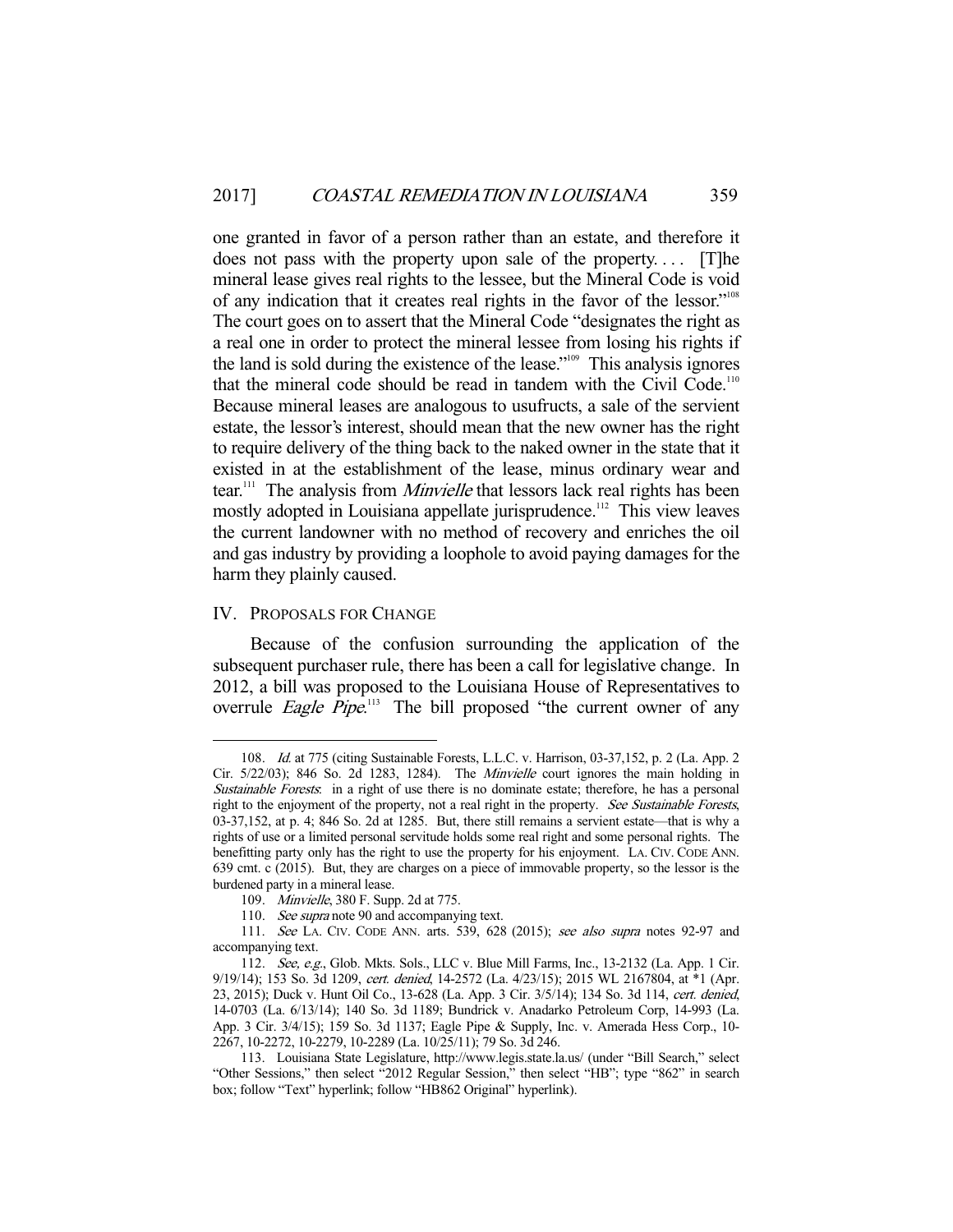property . . . shall have a right of action to assert claims for non-apparent environmental damages that were caused or sustained prior to his acquisition of the property and which he had no actual knowledge at the time of acquisition."<sup>114</sup> The bill would have had prospective and retroactive effect<sup>115</sup> and would have brought the subsequent purchaser rule back to its original iteration from the 19th Century. The bill would have provided property owners causes of action in delict and breach of contract.116 After debate in the Louisiana House of Representatives Civil Law and Procedure Committee, the bill was withdrawn for reconsideration.<sup>117</sup>

 The opponents to the bill had two major issues with the bill. First, damage is a personal right, and cannot be passed down to the successor in title without express provision to that effect.<sup>118</sup> The bill, according to the opponents, would essentially turn personal rights into real rights.<sup>119</sup> The second concern was how to apply the rule to agreements executed before the bill's enactment. $120$ 

 There is still need for legislative change. Perhaps a more palatable approach would be to propose a bill that makes clear that mineral leases establish real rights in favor of the lessor. The proposed legislation would clarify that the mineral lessor, as the burdened party, has a real right to require remediation of his land.

 Such a clear rule would bring the subsequent purchaser rule closer to its original jurisprudential moorings because this approach would bring the law back to where it was when *Eagle Pipe* was decided. The subsequent purchaser rule could still extend to apparent and nonapparent damage in the context of surface leases.<sup>121</sup>

 Additionally the bill could amend Act 312 to make it clearly apply to awards relating to erosion as well as contamination. As discussed above, the Act is a good start because it requires damages from "legacy" suits to be used to remediate contaminated land.

 Expanding Act 312 to remediate land lost from accelerated erosion due to the dredging of canals and drilling for oil would augment the

 <sup>114.</sup> Id.

 <sup>115.</sup> Id.

 <sup>116.</sup> See id.

 <sup>117.</sup> Provides Civil Procedures for the Remediation of Oilfield Sites: Hearing on H.B. 862 Before H. Comm. on Civil Law and Procedure, 2012 Regular Sess. (La. 2012), http://house. louisiana.gov/H\_Video/WM/2012/Apr\_2012/0424\_12\_CL.asx.

 <sup>118.</sup> See id.

 <sup>119.</sup> Id.

 <sup>120.</sup> Id.

<sup>121.</sup> See supra note 55-58 and accompanying text.